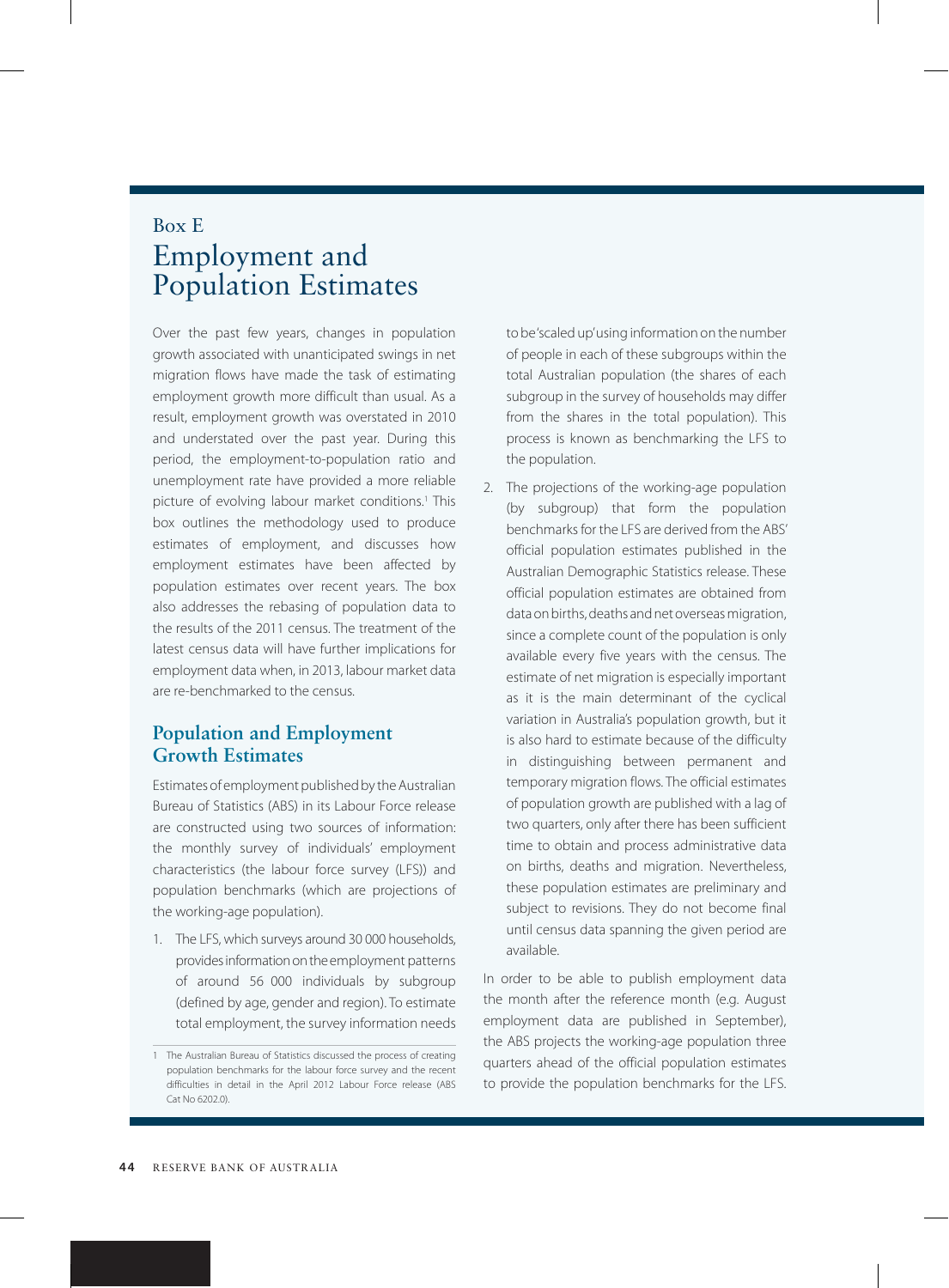These population benchmarks are typically only revised after new census data are available, and so employment data are normally based on the profile of population projections prepared at the time the employment data are first published, rather than the profile of official population estimates that are published subsequently when additional administrative data become available. However, if it becomes apparent that a large discrepancy has emerged the ABS may revise the benchmarks on an ad hoc basis.2

## **Recent Population and Employment Growth**

Discrepancies arise between the official population 2.5 estimates and the population benchmarks used in the LFS when there is a change in population growth that was not anticipated when the population benchmark projections were prepared. In 2009/10, 1.0 a discrepancy arose when net migration slowed unexpectedly. Because it was unexpected, the slowdown was not incorporated in the projected LFS population benchmarks for this period. As a result, the population benchmarks overstated population growth in 2010, and subsequently the level of the population was also overstated (Graph E1).

When a discrepancy between the official population estimate and the LFS population benchmark arises, the normal approach for constructing the population benchmarks removes the difference over time by forcing the projected population benchmark to gradually converge toward the expected official estimate of the population. As a result, over 2011, population growth according to the population benchmark has been biased downwards relative to the official population estimates in the demographics release (and so the two lines gradually converge in the top panel of Graph E1). In the July Labour Force release, the ABS has advised that for the November 2012 issue it will revise the LFS population benchmarks so that they are consistent with growth in the official population data.



As a result of the discrepancy in the LFS population benchmarks over this period, employment growth as currently published is overestimated in 2010 and underestimated in 2011. It is possible to estimate what the revised profile for aggregate employment growth will look like by applying the employmentto-population ratio from the LFS to the population profile from the demographics release (Graph E2). The employment-to-population ratio from the LFS captures the employment propensities of persons in the survey, and so is not significantly affected by errors in aggregate population growth. However, this approach also requires a range of assumptions in order to estimate working-age population growth in the quarters since June 2011, as population

<sup>2</sup> This occurred after improvements were made to the methodology for estimating net migration in 2009. The official population estimates were revised following the change in methodology, which caused a discrepancy between the official population estimates and the population benchmarks. In August 2010, the ABS revised the population benchmarks to eliminate the discrepancy.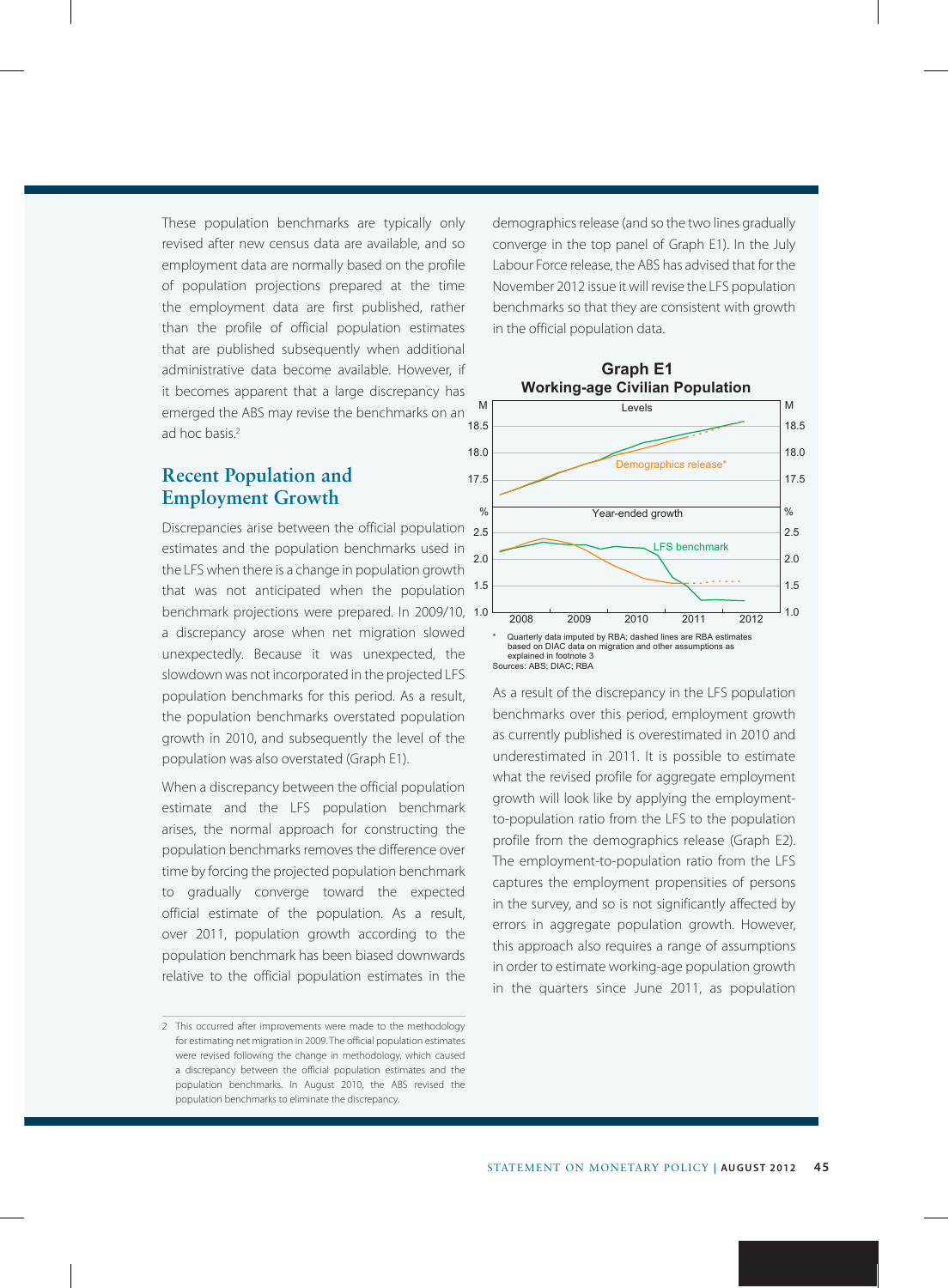data by age are only published in June each year.<sup>3</sup> Therefore, there is greater uncertainty about the adjustment to the employment growth profile after mid 2011 than there is about the profile prior to that. Nevertheless, this approach provides an indication of the magnitude of the bias in the published employment data from late 2009 to the present.

This adjusted estimate suggests that employment growth was around ½ percentage point lower in 2010 than the published estimate and around  $\frac{1}{2}$  percentage point higher over the past year. By coincidence, this bias has exaggerated the recent cycle in employment growth. It is apparent from the profile of the employment-to-population ratio that employment conditions were strong in 2010, deteriorated in 2011, and have subsequently improved somewhat in 2012, but the overall cycle is slightly less pronounced than indicated by the published employment data (and more in line with the RBA estimate shown in Graph E2).

**Graph E2**



3 The alternative quarterly estimate of the working-age population (underlying Graph E1) is imputed by taking the June quarter level in each year from the ABS demographics release, adjusting it for defence force employment and adding estimates of natural increase and net overseas migration. The quarters following the latest available data use simple estimates of natural increase and Department of Immigration and Citizenship (DIAC) estimates of net overseas migration.

These problems with employment growth estimates also affect measures in the national accounts such as total hours worked, productivity growth and average earnings growth. The overestimation, then underestimation, of employment growth has resulted in productivity growth being underestimated over 2010 and then overestimated more recently.

## **Rebasing Population Estimates to the 2011 Census**

Following each census, the population data in the demographics release and the population benchmarks underpinning the employment data in the labour force release are updated to ensure they are consistent with the census data. The demographics release was rebased to the 2011 census in June 2012 and the population benchmarks in the LFS are scheduled to be re-benchmarked to the census in July 2013. The incorporation of the 2011 census data has resulted in a substantial downward revision to the level of the population in June 2011, of around 300 000 people or 1.3 per cent (Graph E3, left panel). This downward revision, called the 'intercensal error', is significantly larger than previous census revisions, in part reflecting improvements in the methodology used by the ABS for estimating the census net undercount.4

The intercensal error has implications for the estimated population levels all the way back to the previous census in mid 2006 because the ABS allocates the intercensal error evenly over the period between the censuses. This has the effect of not only changing the estimated levels throughout the period, but also growth rates calculated from these levels. One implication is that there is a largerthan-usual discrepancy between the change in the population between June 2006 and June 2011 implied by births, deaths and net migration data, and

<sup>4</sup> Further detail on census net undercount, the changes implemented for the 2011 census and the intercensal error can be found in the December 2011 Australian Demographic Statistics release (ABS Cat No 3101.0).